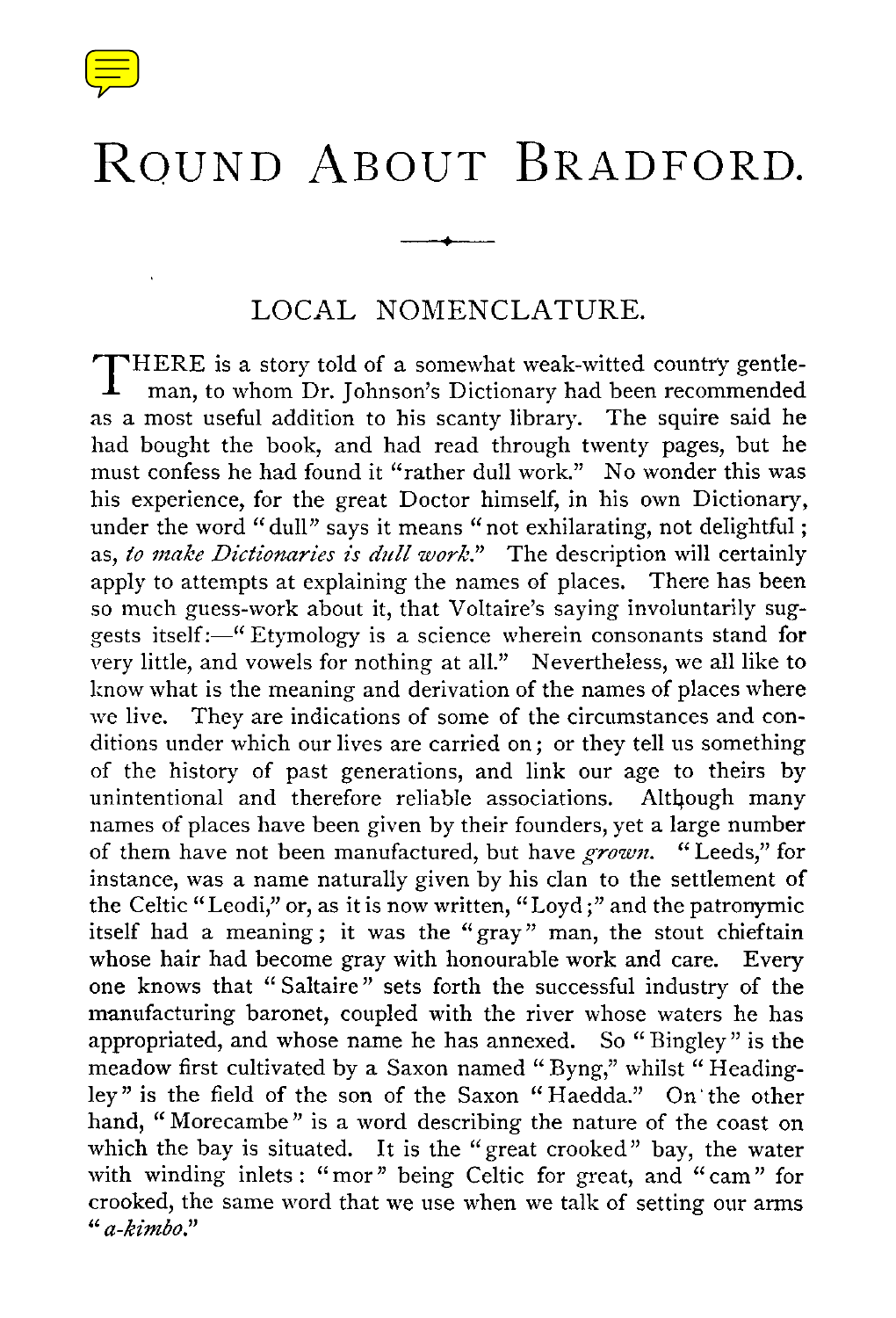These words may be taken as specimens of classes : now let account be given of individual places, preceded by a very brief notice of the etymology of the general territorial divisions in which they are comprised.

And, first, of "YORKSHIRE," the shire (Anglo-Saxon "scyran," to cut—as we cut "shares" with "shears") of which York is the capital city. "York," in Domesday Book, compiled just about 800 years ago, is called " Eurewic : " its British or Celtic name before that had been " Evrauc" or " Eurauc." The Saxons made this " Eborach," which took, in mediæval Latin, the form of "Eboracum." This name, translated, means the "ach" or mound (in Latin, the "agger," or what has been carried to and heaped up—an *artificial elevation) on the river Eure or Ure, a name ultimately, though as to time most remotely, derived from the root which gave to the ancient Greeks their word for "water." If it be objected that York stands on the Ouse, not on the Ure, the answer is that the word "Ouse" is merely a description of the sluggish character of the stream in that locality : the water "oozes" or flows slowly down its channel, like " juice" pressed through the meshes of a net. The appellation of the fortified earth-works on which the Castle now stands was joined to that of the river, and together they formed the word which, in the course of so many ages, has been worn down to* "YORK."

The Shire was divided for the administration of justice into three parts, called "Ridings," originally "Trithings," or "three things." It seems ridiculous to ask any one what a "thing" is: it is of course that of which we can "think," can form a mental conception, and so can *judge*. Our public meetings are intended to be "mot" things, where *questions can be mooted : "moot" meaning opposite—the thinkers could discourse face to face. The "Moot Hall" at Leeds is not yet* forgotten. Trithings, Ridings, then were divisions for the administra*tion of justice. There is another old division—Wapentakes —the origin of which name is this. The great chieftains on certain occasions performed by "touching" with their own spears the "weapon," called out their vassals to render homage, which ceremony was the upraised spear, of their feudal lord. In Scotland these ceremonial assemblies were called "wapenshaws "—skewing of weapons—as all readers of Sir Walter Scott's "Old Mortality" will remember. A considerable number of places in our present parliamentary divisions are in the wapentake of " Skyrac," i.e., the shire oak. The district of* CRAVEN is the "rocky" region, "Craig" being Celtic for rock, and "ven' (perhaps) winding ; Anglo-Saxon "wenda" to turn, the root of our words "to wend," and "went."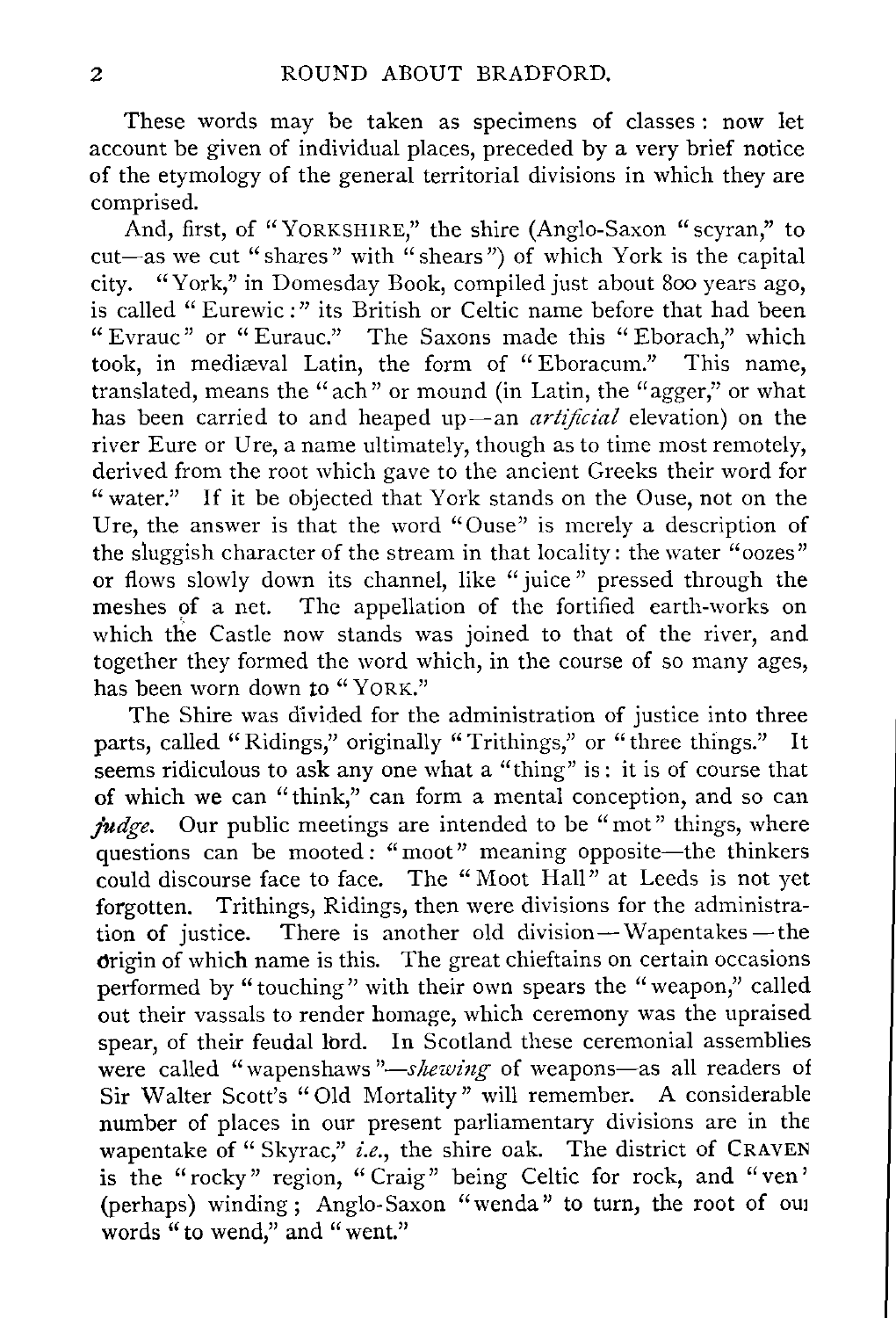This brief explanation may suffice as to the great divisions of the district. It suggests some curious reflections on the social and political condition of our forefathers, which each reader can pursue as he may list.

Returning from this wide survey, attention shall be directed to our own immediate neighbourhood. It is scarcely necessary to say that "Bradford" is the broad ford which formerly existed under the summer-morning shadow of the tower of the old Parish Church. The epithet has lost its significance, although those who remember some of the floods by which the town has been visited, will know that this was the converging point of the waters. The three streets, or rather roads, of which the original town consisted, are Ivegate, Westgate, and Kirkgate: "gate" meaning a passage through or along. It is the same word as the "ghauts" of Indian cities, the steps leading down to a river ; as the "ghauts" or passes through the mountain regions of Western India; and, "magnis componere parva," as the "goit" at Goitstock and elsewhere, which was the sluice to carry off the water: the original root being the Sanscrit "ga," to go. The modern use of the word "gate" is that which prevents people from going. A common Yorkshire expression is "going a-gaiters," i.e., gatewards—on the way. "Westgate" and "Kirkgate" explain themselves. As "Harrogate" means the road to Harewood, so "Ivegate" is the road to St. Ives, the name of which place is an indication of an early Celtic settlement, St. Ives having been a popular Breton saint:-

> " Sanctus Ivo erat Brito, Advocatus, sed non latro, Res miranda populo. "

—"*Hall Ings "—the field was called "Hallyng" more than 500 years ago—represents the "meadows" below an old "hall" that stood not far from where Bridge Street (the bridge over Bowling Beck) joins with Wakefield Road, or what used to be called "Goodmansend," the limit or boundary of the property of some aboriginal Mr. Goodman.*

We come thus to the district "Round about Bradford." It will perhaps be most convenient for the reader if the names are taken in alphabetical order.

*Allerton : the "ton," i.e ., the enclosure or homestead (Anglo-Saxon "tynan," to hedge in) near the alder trees. There are several Allertons in the West Riding : and as this tree flourishes only in a moist boggy soil, the name is an indication of a district which, at the time of the original settlement, was only partially drained.*

*Apperley . This is only a locality : it gives its name to a bridge, but there is no village or hamlet distinctively so called . It is in fact what*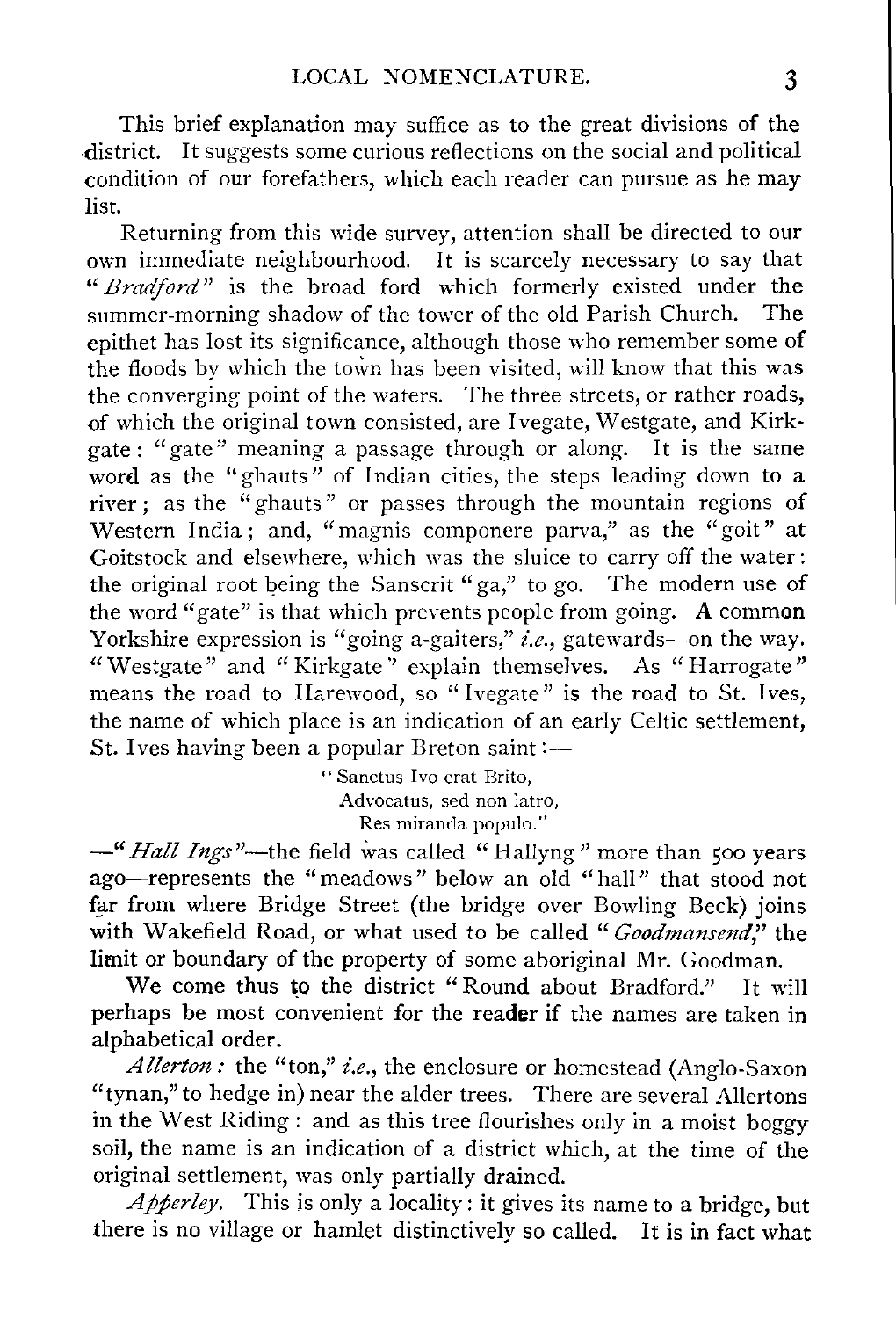some of the Germans a while back would have liked to have made France—a mere geographical expression. And this is explained by its etymology. It is a Latin word, not classical and Ciceronian, but mediæval and monkish :- "ad-per-leiam." The last portion of the word implies ground lying "  $low$  :" it is equivalent to "lea"—

"The lowing herd wind slowly o'er the lea :"

"ad" is " at ; " "per" means through or over ; and "Apperley" accordingly means "at and along the low meadows," that is to say, those between the bridge and the nunnery at Esholt, which was the central point of this neighbourhood 800 years ago. As an illustration of the first syllable, it may be added that the original Latin designation of Fountains Abbey was " Ad Fontes :" and "Adwalton," or Atherton as it got to be called, is the village " advallum," on the old Roman wall.

*Baildon is the dwelling—Celtic "baile," an abode—on the "dun"' or hill. The first syllable, as "Bally," appears in a large number of Irish names of places ; and from its Latinised form of "ballium" we get the " Old Bailey."*

*Batley is the meadow of a Saxon called Batta.*

*Bierley: the low land adjoining a "byre" (Norse "bu," a cow)—a house for cattle.*

*Bingley : the field of the Saxon settler Byng.*

*Boldshay (spelt "Bolleshagh" 500 years), ago Bolton, and Bowling,. all take their names from the "bull" kept by the respective townships, as the district of "Bolland" in Craven is the land of the bull. The animal, in Chaucer and the early English ballads, is spelt "bolle" and pronounced "bowl." In Chaucer's " Knight's Tale," we read of*

" Licurge himself the grete King of Thrace"

how that

" Full high upon a char (chariot) of gold stood he, With foure white *belles in the trais (traces) . "*

" John Bull" is certainly not unrepresented "Round about Bradford." Of the respective terminations of these words it may be said that "shaw" or "shay" is a wood, the "shade" of the trees: (our word "sky," like the Greek word "skia," originally meant the shadow of the clouds, as again Chaucer testifies, when he tells us that Triton

> "—let a certaine winde go That blew so hidously and hie, That it lefte not *a skie* In all the welkin long and brode")

"ton" in Bolton is enclosure, "ing" in Bowling is the field of the bull.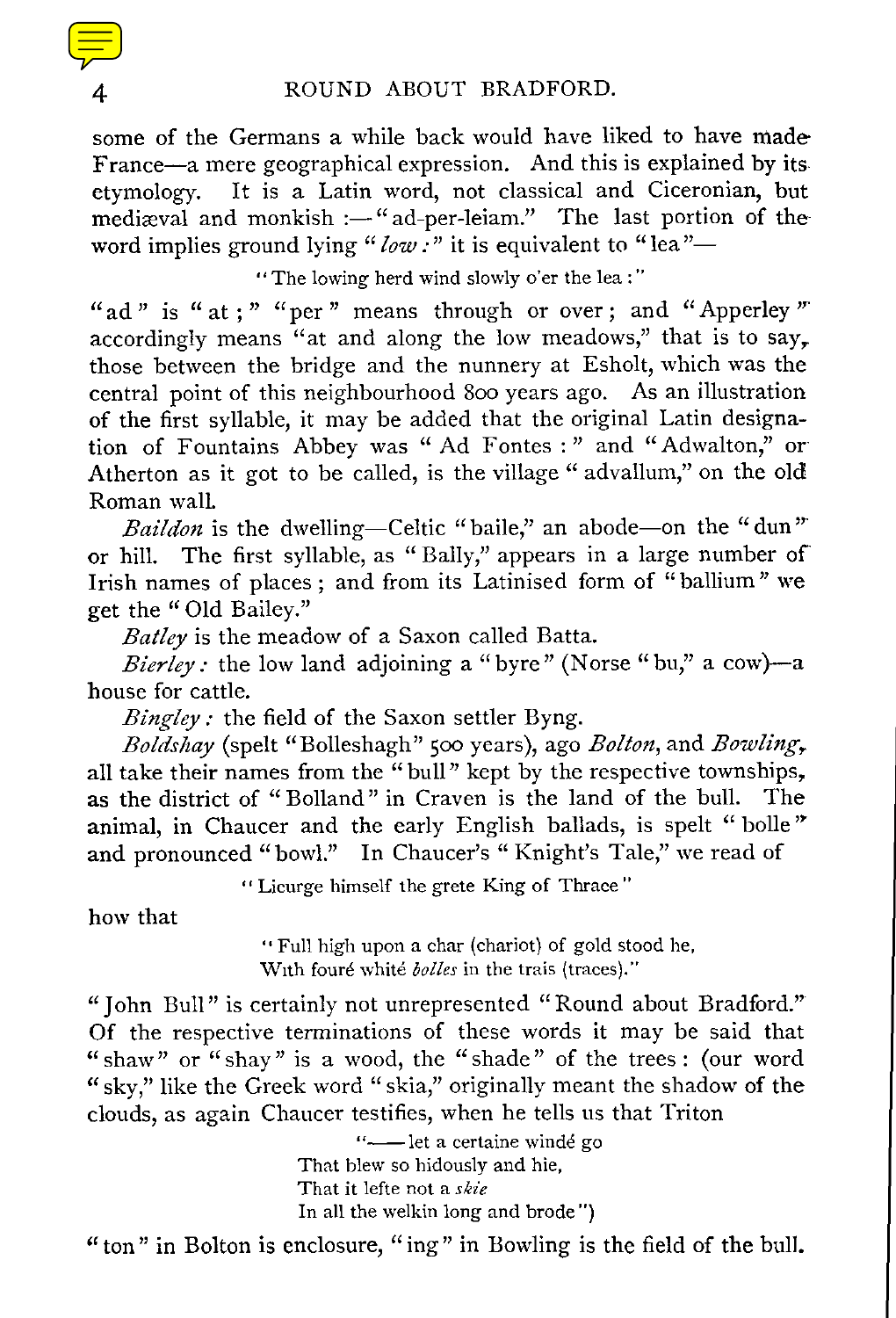*Buttershaw is literally "in my cottage near a wood." "Shaw," as above : " Butter " is a corruption of the Anglo-Saxon "Botyl" a* dwelling, from the verb "bytlian," to build. The word appears in *several German names, e .g., Wolfen-biittel . The Gaelic "bothie" and our "booth" are cognate words. A "bottle" is that which holds something : Shakespeare's clown in " Midsummer Night's Dream" had "a great desire to a bottle of hay." It is hoped the reader will not call this explanation "a bottle of smoke."*

*Calverley is the " ley" of the " calf-herd," the hind who had special care of the young cattle . The name of this servitor survives in the patronymic "Calvert."* Calverley was the scene of the dreadful *murder of two of his children by Walter Calverley, of which we have two accounts, one in turgid prose, and the other partly in blank verse. This latter, under the title of "A Yorkshire Tragedie : not so new as lamentable and true . Written by W. Shakespeare," bears the date of <sup>A</sup> .D. 1608 . Frederick Schlegel says it "is not only Shakespeare's, unquestionably, but, in my opinion, it deserves to be classed among his best and maturest works." This is preposterous : the tragedy is no more like Shakespeare's writing than Mr. Spurgeon is like Chrysostom. It is a " raw-head and bloody bones" affair, and is of little beyond local interest. We respect Calverley much, but love Shakespeare more.*

*Dudley-hill. There is no "ley" or low land here, and the explanation of the word must be sought elsewhere. It is to be found in the Norse " doed-lande," i.e., barren or dead land . A " doddy," or a ' doddipoll," is a very old English synonym for a blockhead, one whose brains are inert as though dead, as readers of Heywood's Epigrams, written three hundred years ago, will remember. " Deadland" is not a bad description of much of the soil in this locality as it was some fifty or sixty years ago. As to how it has been improved, the record will be found under the word " Laisterdyke . "*

*Eccleshill means "church hill ." As the church—i.e., the building —was erected within our own time, it cannot have given its name to the hill. The meaning is rather that the hill was ecclesiastical property. We know from extant records that some portions of it belonged to the next place on our list.*

*Esholt is " ash wood." Anglo-Saxon " aesc," " ash : " holt," a coppice. The Yorkshire pronunciation of the name of the tree is the old one : the "four ashes," which gave their name to "Ashfield" in Bradford, were always spoken of as "t' four eshes." "Eschewolde" is the original spelling of the word . Here, there was a little Cistercian nunnery, founded about 700 years ago, and dedicated to the Virgin and*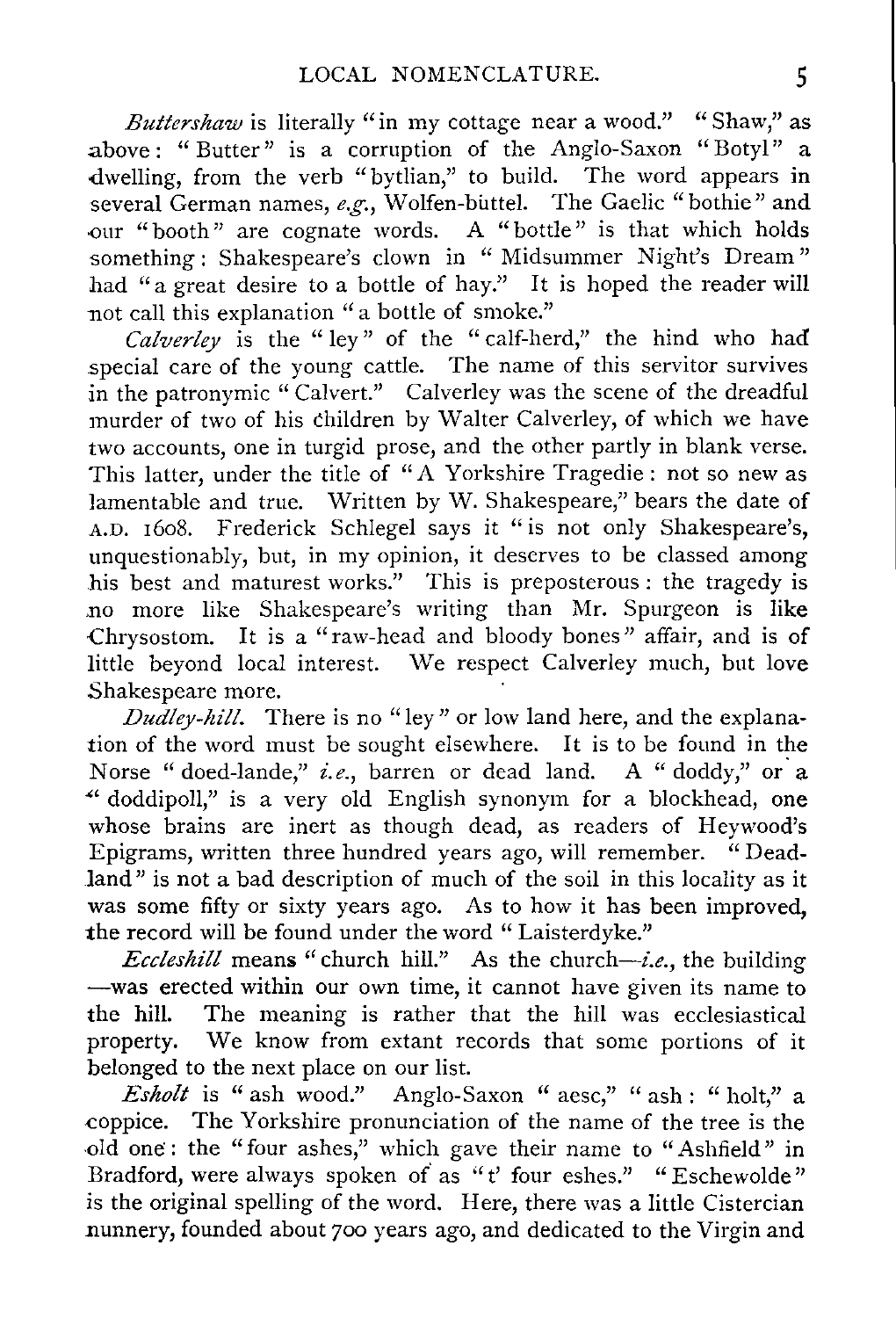St. Leonard. At the time of the dissolution of the monasteries it contained only six nuns. The inmates seem from their names to have belonged to families in the neighbourhood ; probably it was a place of shelter for the unprotected females of houses whose male members were employed in the wars. The priory was dissolved 29th August, 1540 . There are only a few fragments of the walls of some of the out-buildings remaining. Its revenues at the time of the dissolution were set down at  $f_3\bar{5}$  18s. 11d. This seems a small sum even for vows of poverty. But, besides the fact that it would be equivalent to rather more than  $f_1$ 100 of our currency, it must be noticed that the priory possessed in its own occupation several "firmæ," or farms, that would supply its inmates with food ; that provisions in those days were cheap, sheep selling at sixpence a-piece, pigs at a shilling, and cows at four shillings and sixpence ; and that no doubt the families from which the nuns came supplied many little luxuries. In fact, it has been estimated that, one way and another, the revenues of the priory would be equivalent to  $f<sub>i</sub>1000$  of our money per annum.

*Frizinghall. The woollen manufacture, as well as the worsted, was formerly carried on "round about Bradford."* One of the oldest *articles in the woollen trade is "frieze ." "Ffris" is the Celtic word for the "nap " of cloth ; the "knop," little head or tuft of curling wool. A "friseur" is one who dresses the human hair. Frieze coats are rough garments of wool slightly milled, and still more slightly pressed or "finished." When Charles Brandon, a private gentleman, married our Henry Eighth's sister, Queen Dowager of France, the trappings of his horse were half cloth of gold and half frieze, with the following motto :*

" Cloth of gold, do not despise, Though thou art matched with cloth of frize : Cloth of frize, be not too bold, Though thou art match'd with cloth of gold."

In the wardrobe account of Prince Henry, eldest son of James I., dated 28th September, 1607, is included "a jerkin of black *Frizade lined with shag* : also a hunting-coat of green Chamblett" (*i.e.* camlet). *—" Frizinghall" was the hall in the ing where frize was manufactured. This place is one of the oldest suburbs of Bradford.*

*Fulneck is a settlement of the United Christian Brethren, commonly known as Moravians, and bears the name of the town in Moravia where the community was originally organised . The word is Gothic, and, where first used, signified literally a "foul" or awkward "neck" or bend in the stream at the place of their location . From the dangerous eddies and whirlpools attendant on such a stream were*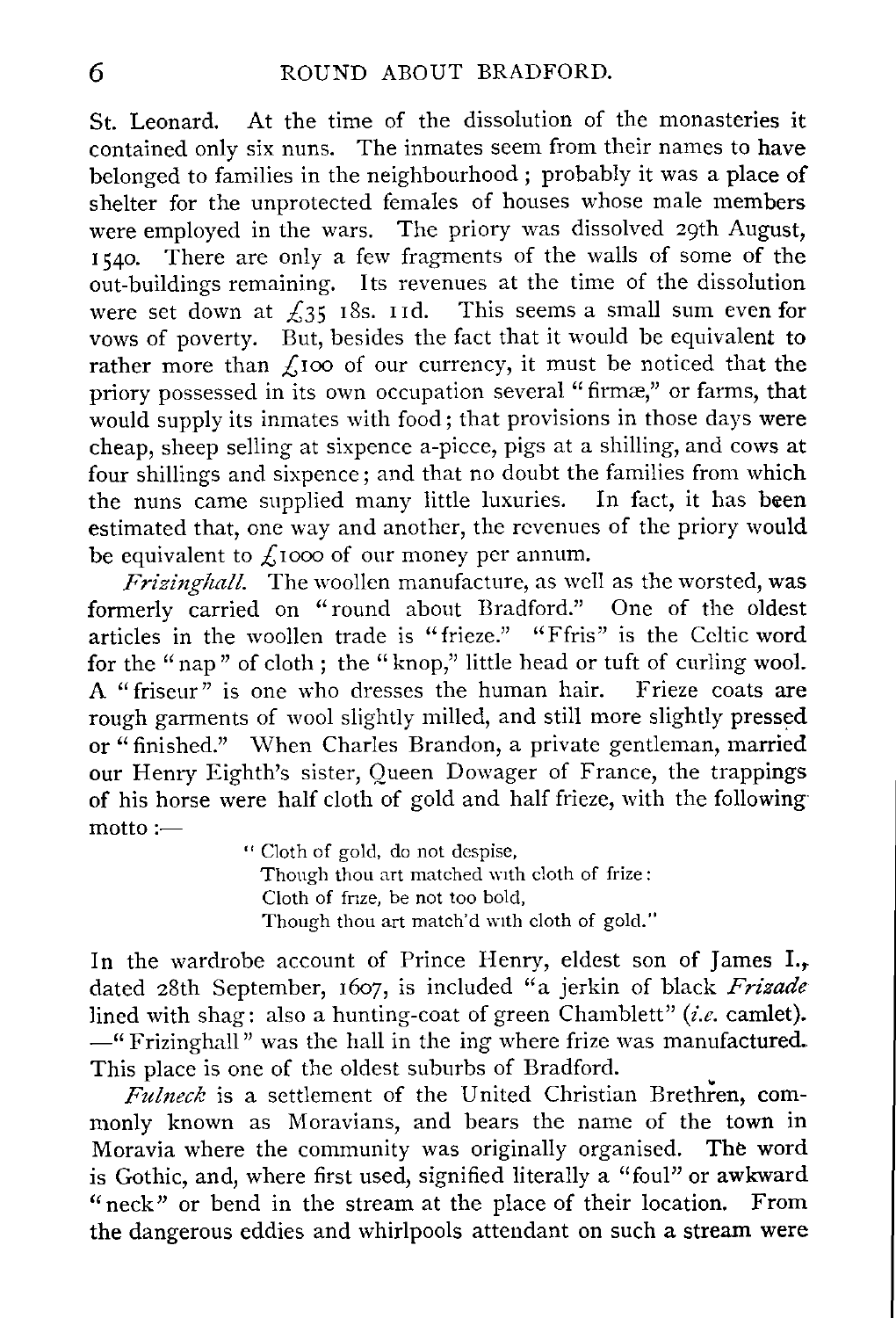derived the Scandinavian legends about "Nikr," the water-demon, the original of our " Old Nick !"

*Girlington is one of the latest of Bradford extensions, and that in a district formerly almost uncultivated : but the name is old . "Gir" is Gaelic for "rough " land, on which "ling" or heather grows ; " ton" implies that it has been enclosed and civilised. All honour to those who have thus conquered nature ! They may take the Latin motto, and say " Floreat Calluna !" May the heather-town prosper ! "Lingbob " is the " end " of the "ling :" Celtic "bod," extremity, the word which gives us the "butts" at which the old English archers shot.*

*Harden*. This would seem to be the narrow valley where the hare *finds shelter. But if we durst venture to eliminate the "h," we should get a singularly accurate description of the place . "Ard" is Celtic for "high" (as in the Latin " arduus ") : "den" is a deep valley. "Arthington " in Wharfedale is "Ardyngton" in Domesday Book, and may be translated the "ton" in the meadow on the high ground. The forest of "Ardennes " forms an over- hanging boundary of France and* Shakespeare calls it "Arden," where

> "
> interest this our life, exempt from public haunt, Finds tongues in trees, books in the running brooks, Sermons in stones, and good in everything."

Those who are familiar with the scenery in the neighbourhood of our Harden will appreciate the quotation, even if they should doubt the etymology. And as to the aspirate "h," some of us can misuse it as well as any Cockney. Not many weeks ago, a can containing oil was sent into this very locality, with the following instructions written on the label—" Stur this Hoil Hup before Huing (using) it ." There is an emphasis in the aspirate which is characteristic of West Yorkshire energy.

*Haworth . We are still keeping to the moorland when we reach this place. It is a rightful homage to genius that its name is more familiar to those Englishmen and Americans who have a taste for letters, than any or all the rest of the places "round about Bradford ." Those fragile but fiery Bronte girls derived much of their inspiration from the breezy uplands and heathery nooks by which they were surrounded, and Haworth became more widely known from its poets than Hawthornden did from Drummond. The first syllable in the name of the place is Norse "ha," high. The local pronunciation, quasi "Howarth," is as in Fox How, or the hill of Howth . The second syllable, "worth," implies a growth, a becoming, from the same root as the German verb "werden," and as the old English word for vegetables "wort :" "colewort," for example, is the stem that grows : "good*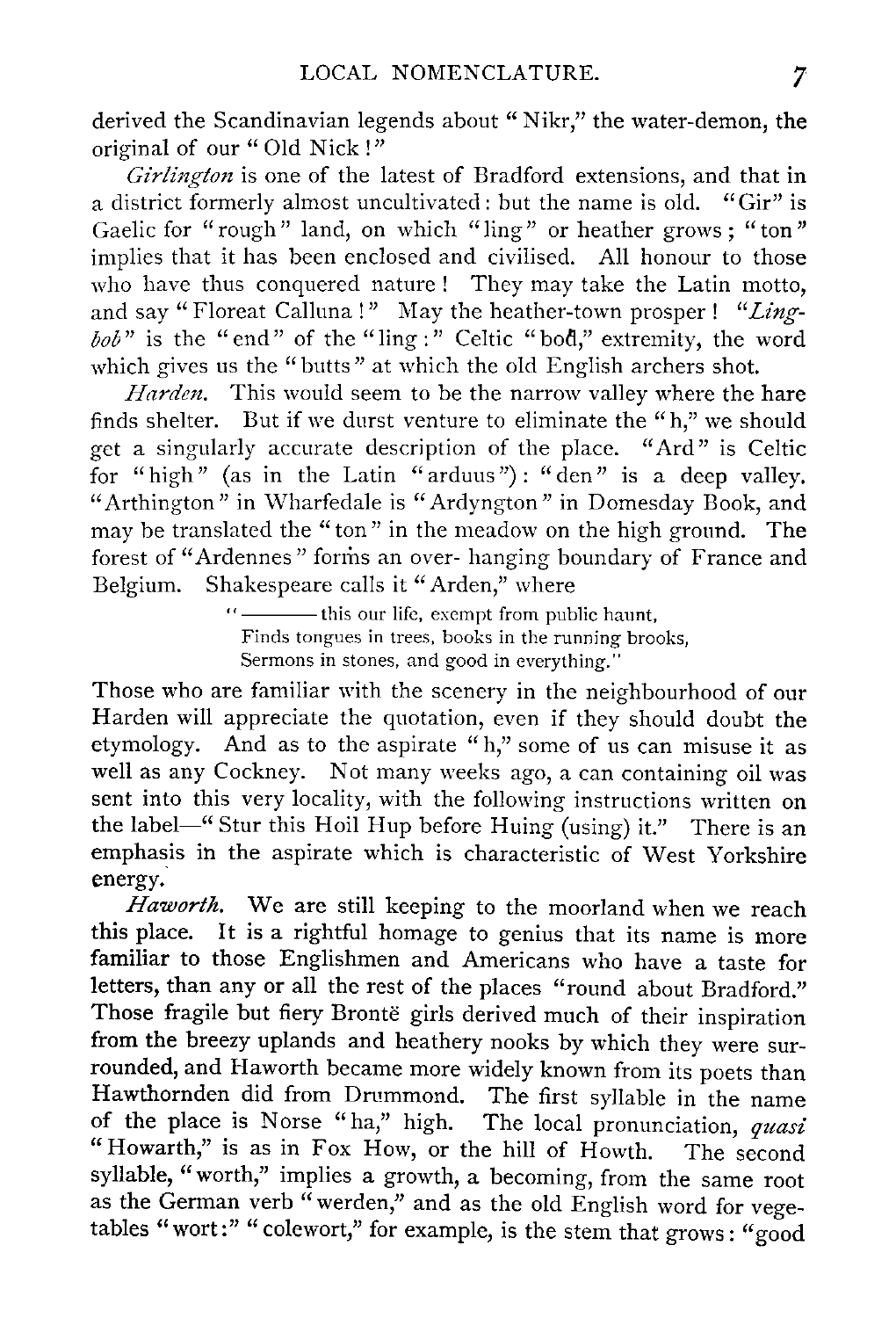worts, good cabbage," says Falstaff. "Haworth" is the collection of dwellings that have gradually accumulated on the "hill" side.

*Heaton is the enclosure on the open moorland, Anglo-Saxon "haeth," Gothic "haithi," waste ; where the "heath" grows. The word "heathen" meant originally people living in the unenclosed country, just as the Latin word "pagani," which means villagers, gives us "pagans."*

*Horton is the "ton" of horses. One likes to remember, in connection with this name, that at Horton in Buckinghamshire, the poet Milton wrote " Comus," and several other of his minor poems . It is noteworthy that at our Horton Abraham Sharpe, the mathematician, and friend of Halley the astronomer, lived and pursued his solitary and self-absorbing studies.*

*Idle* indicates the barrenness of the soil. The Anglo-Saxon "idel" *or "ydel," like the German "eitel," means empty, vacant, barren. Shakespeare uses the word in this sense. Othello says :*

> " Wherein of antres vast and deserts  $idle$ , Rough quarries, rocks, and hills whose heads touch heaven, It was my hint to speak."

Cordelia tells how Lear had been met in his madness

" Crowned with rank fumiter and furrow weeds, With harlocks, hemlock, nettles, cuckoo flowers, Darnel, and all the *idle* weeds that grow In our sustaining corn."

And again:-

the murmuring surge That on the unnumbered *idle* pebbles chafes."

There was formerly an "Academy" here for the education of dissenting clergymen. It was a common though small joke to speak of the alumni of this college as "the *idle students." Be it said in honour of the inhabitants of this rocky region that they have known, like Falstaff, how to "turn diseases into commodity ;" and the stone, which was most literally the reproach of the soil, has become the wealth of its owners. The place called " Illingworth" is a similar record of achievement. The "ing" was an "ill" or barren one ; but industry has transformed it and made it "worth," productive. As in so many other cases, the desert has been made to rejoice.*

*Ilkley comes down to us from Roman times, or earlier. It is called by Ptolemy (in Greek letters), Olecanon, which word was written by the Romans "Olicana ." The "o" is the Greek article . "lecanon" is*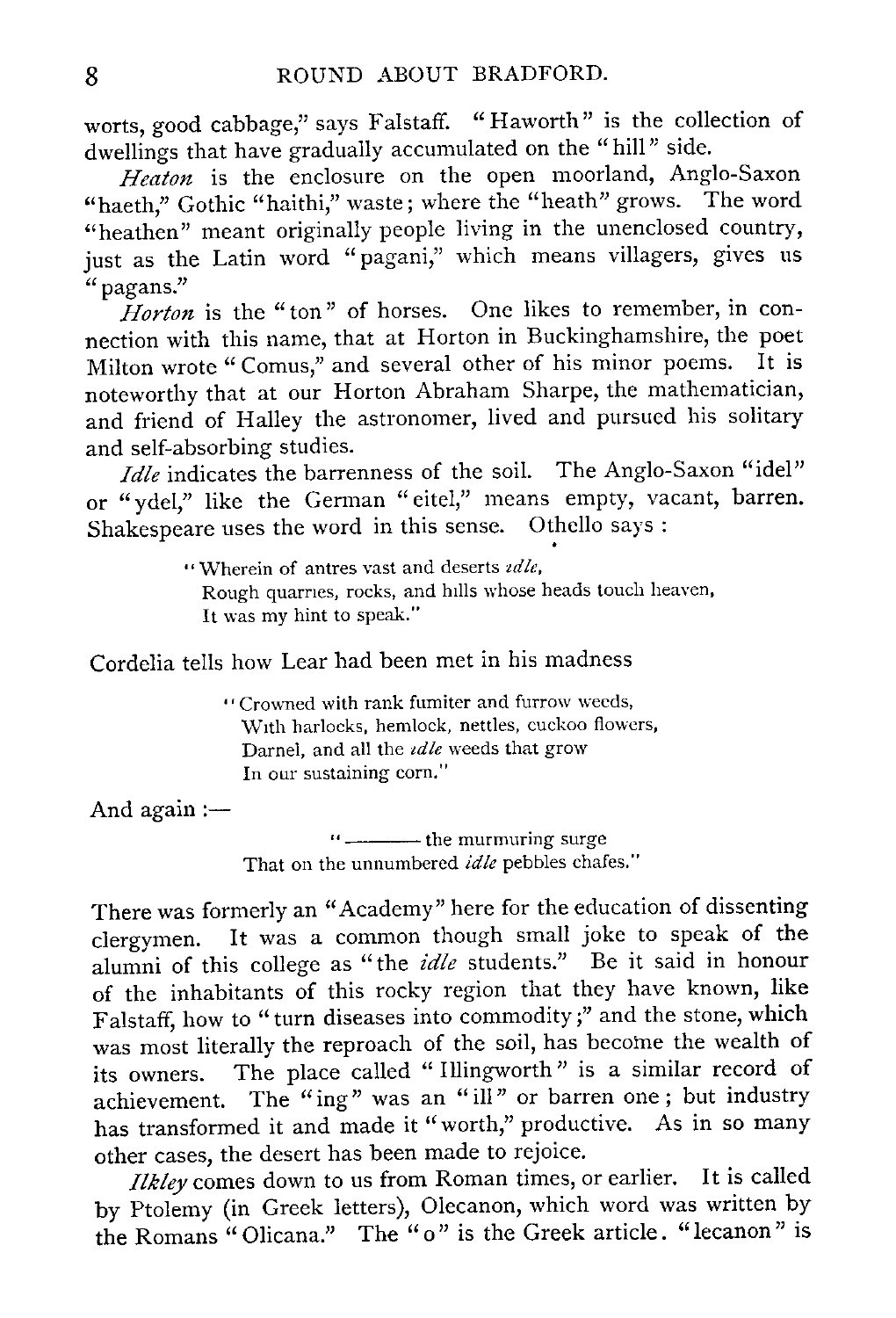the Greek and "licana" is the Latinised form of the Celtic or British word "llecan," meaning "rock." Ilkley is, etymologically, the meadow amongst the rocks, and a more correct description of the place could not be given.

*Keighley is the field of the Saxon Kihel. In Domesday Book the place is written " Chichelai," probably the result of an attempt on the part of some Norman scribe to convey in writing the strong Saxon guttural. The fashion was attempted some few years ago to have the name pronounced "Keeley," like that of a comic actor celebrated in his day. But the attempt was deservedly unsuccessful : there is no doubt that our comparatively feeble enunciation—quasi " Keithley " comes nearer to the deep-resounding throat-note of the sturdy Saxon founder, than as if the name had some connection with the "keel" of a ship. The patronymic Kell, honoured in Bradford and Huddersfield, does not come from " Kihel," but from "keld," the Saxon name for a spring of fresh and "cold" water.*

*Laisterdyke is a word that needs dissection . " Lai " is "laithe, " a barn, in which the farmer "lays" up his produce : "ster " is "steder," the plural of Anglo-Saxon "stede," a "standing" place, one of hundreds of words derived ultimately from the Sanscrit "stha," to stand : 'dyke" means "dug" out, and is either the hole made, or the mound thrown up in making it. The whole word indicates farm buildings with facilities for drainage.*

*Legrams is a corruption of "ley" or low-lying, and "ram," Norse for strong ; and, as applied to land, indicating a stiff clay soil . It is the same as " Ramsbottom." The family name of "Ingram," when we think of it in connection with Temple Newsam, has a more aristocratic sound than "Ramsbottom," but it means precisely the same thing. Etymology is a radical science in more senses than one. What can be nobler than "all the blood of all the Howards?" Yet 'Howard" is simply Hog-ward, the keeper of pigs !*

*Leventhorpe* is the "thorpe," the Norse form of the German "dorf" *—the village of the Anglo-Saxon settler Leofwyn, who must have been a very estimable personage, if his character corresponded with his name, - "a winner of love."* Perhaps it rather meant a lover of *wine !*

*Lidget Green. A lid is a cover, that which shuts up : a lig gate or lid-gate in the North of England is that which closes of itself. This explanation is very unsatisfactory ; but the only other derivation known (to the present writer) would make it "laithe," i.e ., low gate. The gate might doubtless open on to the green ; but it would seem odd to call the green from a gate leading to it.*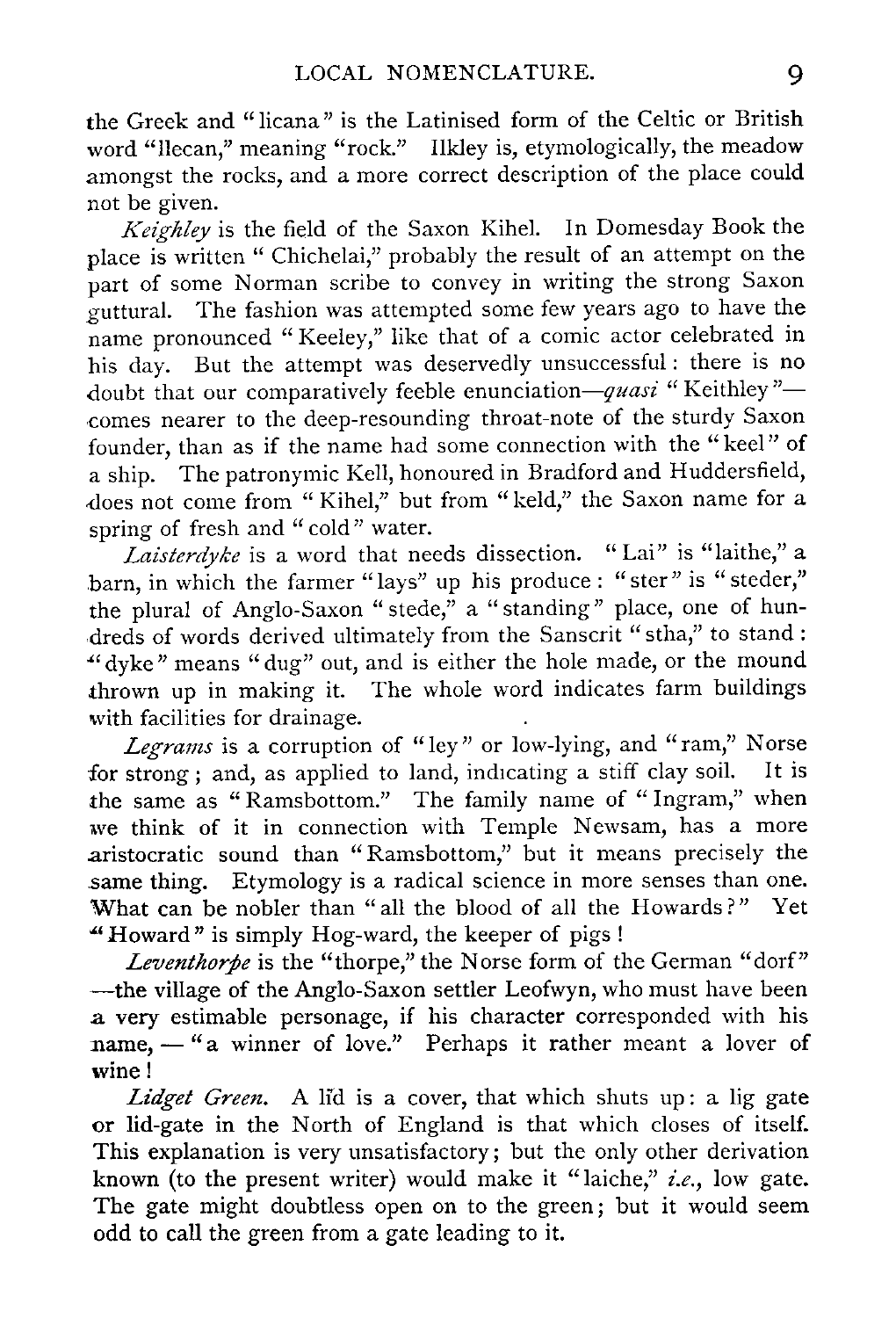*Liversedge is the edge or boundary of the estate of the Saxon, Leofric, who must have been a very amiable character, if he was indeed—" rich in love ."*

*Low Moor indicates the locality relatively to the higher moorland at Wibsey and elsewhere, by which it is surrounded . The original Norse word "mor" (the root of Morton, Morley, &c .) signified the vegetable substance constituting turf, converted by drying into "peat," or that which "supplied" (a. s. betan) fuel . The genitive case of "mor" was "moos," whence our word "moss," and, perhaps, "moosedeer." Of the world-renowned Low Moor iron and iron-works it would be superfluous here to write.*

*Manningham. The affix "ing" has two meanings, one local, a meadow ; the other patronymic, a son : both probably conveying the idea of "belonging to," from the Norse "eiga," and old German "eigan," to possess, the root of our word to "own ." Our present word means the "ham" or home of the son of Mann . The founder of our suburban settlement had at least a great tribal name. Tacitus tells us that Mannus —derivatively and emphatically the "man," i.e., the thinker, he who "means"—(whence Hermann, "guerre"-man, war man, German) — was the son of Tuisco, the demi-god of war (from whom we get the day of the week, "Tuesday"), and was the founder of the German nationality. It is something to be connected, if only by a name, with such an ancestry.*

*Otley is " Ottelai" in Domesday Book ; either the field of oats, or of the Norseman Otto ; and his name is said to indicate a warrior* who "strikes with fear," that is, presumably, strikes *other people* with *fear—" impavidus ferit. " A derivation more correct, however, makes Otto equivalent to "rich," in which case Otley denotes the exuberant meadows, and these certainly abound in the valley of the Wharfe. The "Chevin," Celtic "cefn," as the hill looking down on Otley is called, is, like the Cheviots and Les Cevennes, the "ridge" or back, the hill which " stretches" upwards and along.*

*Pudsey, in Domesday Book "Podechesaie," is the "ey," or island in the marsh, of frogs. When the first settlement was made there, the land was undrained and boggy ; and the first progress of civilisation was to get rid of these marshes and their inhabitants, from whom the growing hamlet received its name . "Pudda, " "Padda," or "Paddock," is the Norse name for a frog . The witches in Macbeth chaunt "Paddock calls :" and Hamlet says :*

> " For who that's but a queen, fair, sober, wise, Would from *a paddock, from a bat, a gib, Such dear concernings hide ."*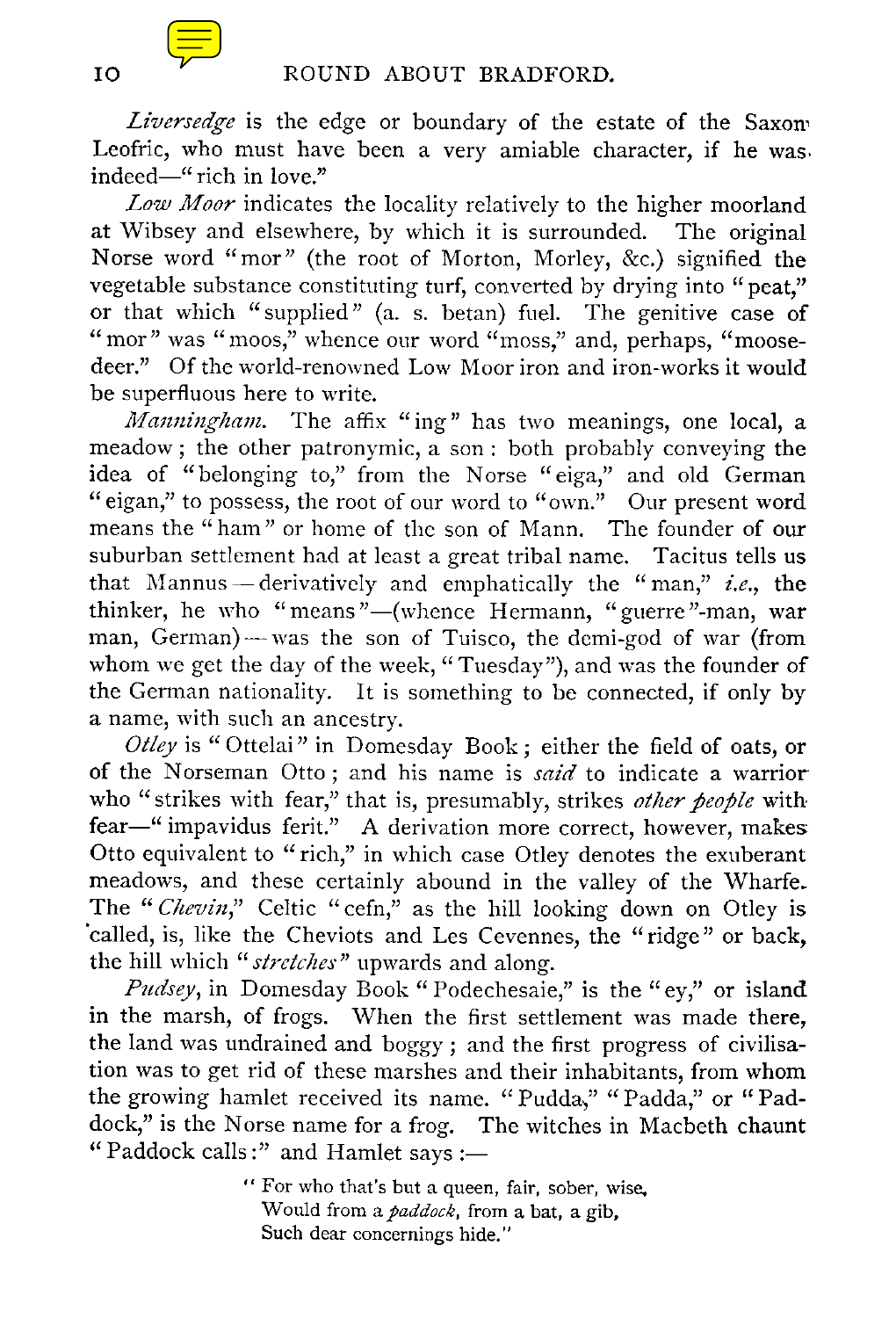Once more we have a name which is a record of victory over obstacles presented by nature and locality.

*Rawdon, in Domesday Book "Rodun," is the hill of the "roe" or deer, Norse "ra." In Wicliffe's Bible Mount Olivet is called "Oliuete's dune "—our "down," a hill. As to the local pronunciation of the first syllable, Chaucer gives us an intimation . In "The Reve's Tale," told in the dialect of "Strother" or Langstrothdale, the upper part of Wharfedale, we read :*

> " Alas! quod John, Alein, for Criste's pein, Lay down thy swerd, and I shall mine alswa, I is full wight (active) God wate (knows) as is a  $ra$ ,"

*i.e., a roebuck. Another name of a place in the vicinity testifies to the same etymology. " Buckstone " is a shelving rock, whence the deer are supposed to have kept their look-out, or under the overhanging ledge of which they took refuge. Under this ledge, also, the tradition is that the Baptists held their religious meetings in the persecuting times of that " sair sainct for the Crown, " Charles II.*

*Ripley-ville, to Bradford readers of to-day, will need no explanation. Others may be informed that it means the "houses"--" weiler," an abode—" villa," in Latin, is a country residence—belonging to Mr. H. W. Ripley, M.P. If, with all possible respect, the liberty might be taken of analysing this honourable gentleman's patronymic, it might be said that Ripon and the village of Ripley not far from it, indicate a position "ad ripam," on the bank of the river Skell.*

*Scarr-hill indicates the cliff "shorn" (Anglo-Saxon "scyran," to divide) or "abrupt " in the literal meaning of that word. The craggy character of the locality supports the derivation, although modern improvements have effaced most of the "scars."*

*Shear-bridge is the place where the stream "shears " or divides.*

*Shipley and Skipton may be taken together, for they have the same origin, with a noteworthy difference . The one is the field, the other the enclosure of sheep, Anglo-Saxon "sceap ." The first two letters of this word were hardened by the Northerns into "sk," and softened by those of the latitude, say, of Bingley or thereabouts, into "sh."* So we *have a shipper and a skipper, words meaning the same thing originally, though now employed with a difference . "Shatter "and "scatter," "shirt" and "skirt," are similar instances. And thus, also, from "scyran," to divide, we get both " Skyrac" and " Shoreditch." The Norman invasion was the date of this diversity . Skipton is a place of historical interest. The legends of the Romilly family, from whom came the name of Romald's or Rumbles Moor—the story so beautifully told by Wordsworth of the gentle lady of Rylstone with the milk-white*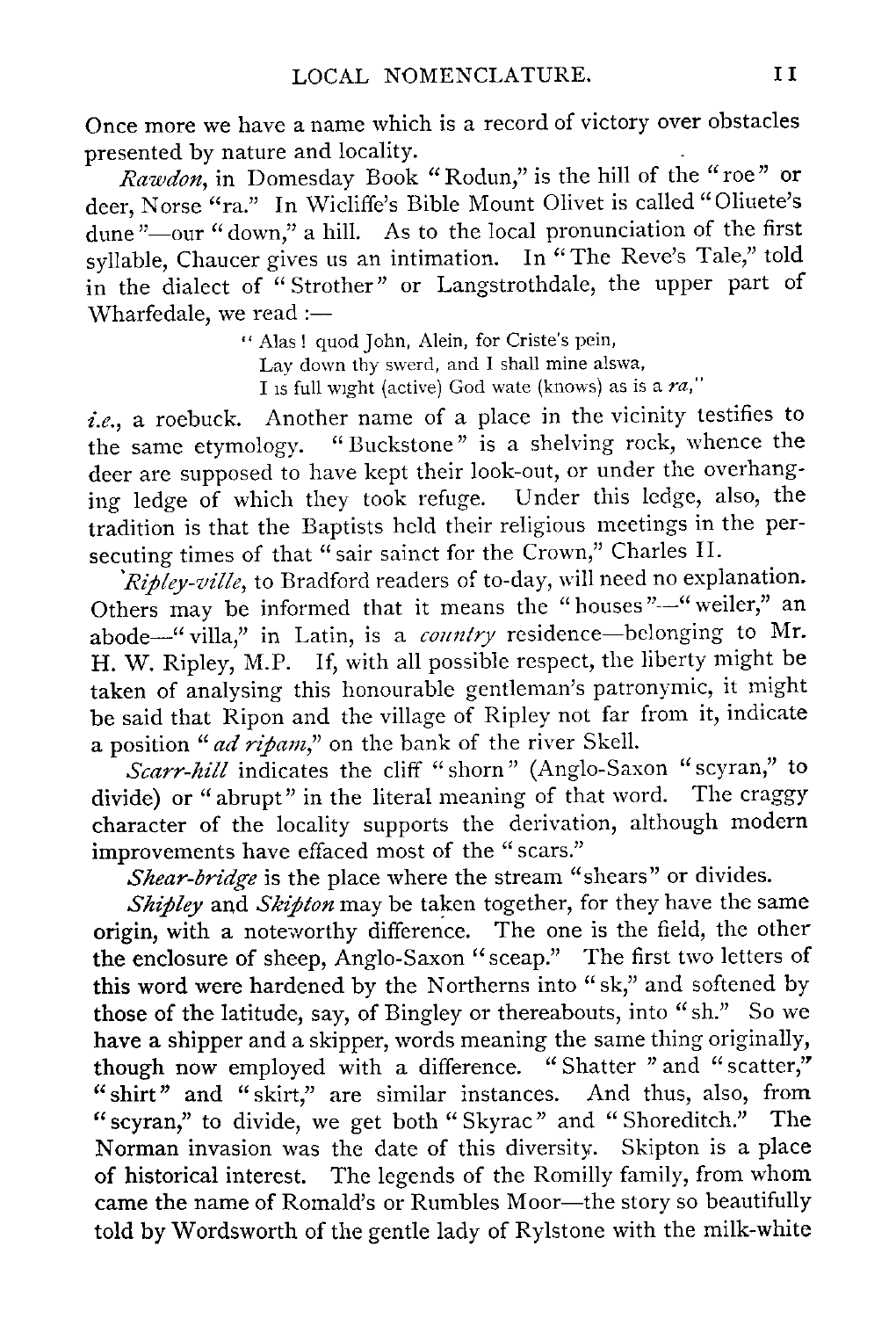doe,—the Cliffords, from the "butcher Clifford," who slew the Duke of York's young son on Wakefield Bridge,—the "Shepherd Lord," who had learnt astronomy and love "in huts where poor men lie,"the sailor Clifford, who shared in the adventures of the Western Main, —and not least, the brave, pious, and learned Anne, Countess Dorset, Pembroke, and Montgomery, who "had been bullied by an usurper and neglected by a court, but would not be dictated to by a subject" —who knew everything, as the poet Daniel said, "from predestination to floss-silk : "—and, finally, George Fox's walking naked through the streets of Skipton by way of delivering his testimony, are all suggestive of romantic interest, but can only be hinted at in this local catalogue.

*Stanningley is doubly, in "ing" and "ley," the low land of stones. The village is on the hill side : the stone is around and in the adjoining "bottoms."*

*Tong is in Domesday Book "Tuinc :" in all probability the word is a corruption of "ton," an enclosure . Mediaeval lexicographers say —" Tungi praepositus, id est, villae :" and "tunginus" is "villae pr am*<br>is a con<br><sup>4</sup> Tun<br>fectus."<br>*The* 

*Thornton is the enclosure among the thorns ; not the brambles, we may believe, but the hawthorns. The generally treeless character of the Iocality would give prominence to some "milk-white thorn that scents the evening gale," and furnish the first settlers with a name for their homestead. The old Independent Chapel here was called the "Kipping Chapel," and the word is a curious one . One of the oldest English institutions is the "stocks," where criminals were punished* with confinement. In the middle ages, this invention to hold and *"keep" fast the culprit was called "kippos" in Greek, and "cippus" in* Latin<sub>:</sub> and we are told by one writer it was so called "quaisi capiens" *pedes," i.e., holding the legs :*

> " Est cippus truncus, terræ cumulus, monumentum, Petra tegens cimiterium, cippus quoque lignum, Quo captivorum vesugia stncta tenentur : "

which may thus be rendered-

"This wooden keep, on earthen mound, A monumental rock is found, Where caitiff legs are tightly bound."

The Thornton "keep," situated on the "ing" or meadow, fell into merited disuse: in its place arose the "Kipping" Nonconformist Chapel, where, in times of darkness and persecution, the word of Puritan truth was taught ; and the triumph of Gospel over Law was complete.